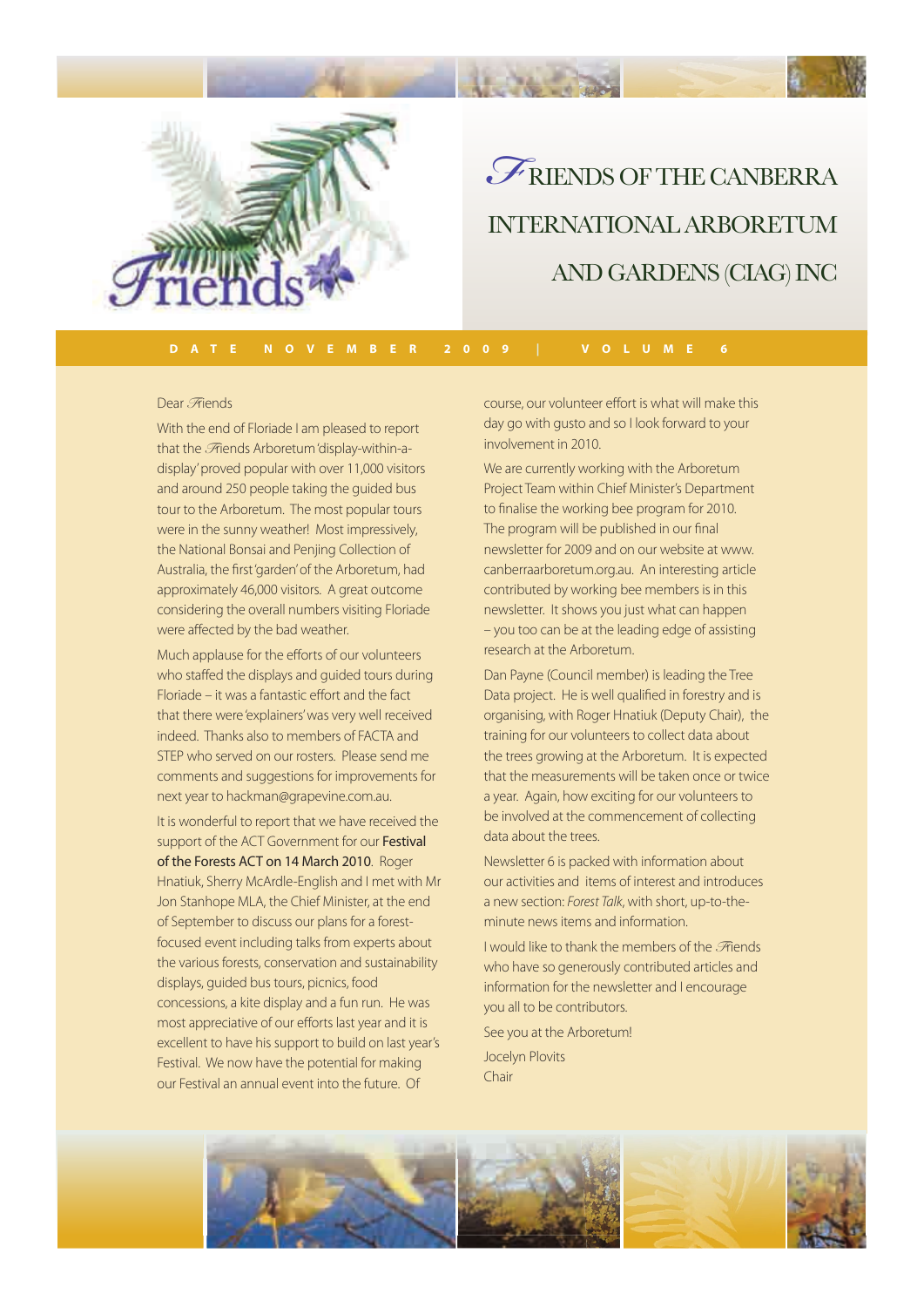

# *EUCALYPTUS DELEGATENSIS* **SEEDS GERMINATED BY AUSTRALIAN NATIONAL BOTANIC GARDENS FOR THE SOUTHERN TABLELANDS ECOSYSTEM PARK**

### *By Cathy Robertson*

I recently visited Sarah Fethers, Seed Bank Manager at the Australian National Botanic Gardens (ANBG) to interview her about forty *E. delegatensis* seeds that the Seed Bank had agreed to germinate so they could be planted on STEP's Block 100 at the Arboretum.

The ANBG Seed Bank is an important part of the *Living Collection* of the ANBG. The ANBG is the custodian of one of the largest collections (in terms of species) of seed of Australian native species with about 4,500 accessions from 2,300 taxa. It houses its own collection of seeds of threatened species which acts as a form of *ex situ* conservation, for the preservation and reintroduction of threatened species. The Seed Bank consists of a fully equipped laboratory, a drying, cleaning and packaging area and a freezer (minus 18°C) for seed storage. It supplies seed for approved projects at other botanic gardens, universities and similar institutions. However it does not supply seed to private individuals.

Sarah explained that seed banks are increasingly being seen as an important conservation tool for maintaining the diversity of the Australian flora. Large quantities of genetic material can be stored in a very small space in a seed bank. She said that this can be demonstrated by comparing the amount of space taken up by ten Eucalyptus seeds with ten Eucalyptus trees. Seeds can be stored for very long periods of time if the

conditions are suitable. Most importantly seed provides genetic diversity not found in cloned material (cuttings).

She said that many plants cannot be propagated from cuttings and must be propagated from seed. ANBG puts emphasis on germinating the seed for threatened species. There are two main types of seeds based on their storage characteristics. Orthodox seeds can be dried and stored frozen. Recalcitrant seeds are those which cannot tolerate severe dehydration and so cannot be preserved using these traditional methods. The ANBG Seed Bank only stores orthodox seed.

Sarah said 'In January 2009, STEP requested forty seedlings of *E. delegatensis*. We have successfully grown twenty. The seeds were sown on 20/01/09 and spent the first ten weeks in cold stratification: darkness, moisture and experiencing temperatures of between 2-4°C. During this period, the seeds were placed in petrie dishes with towelling/filter paper/seed/filter paper on top and each petrie dish then covered with aluminium foil to exclude light. The only time the seeds experienced light was when moisture/contamination levels were checked fortnightly. On 31/03/09 the seeds of the three collections were placed onto agar and placed in incubators with diurnal temperatures of 15-8°C and 25-10°C and 12 hours light/12 hours dark.'

'Interestingly the success rate for the germination was equal in both alternating temperatures. However, one collection failed to germinate and seeds, although full, were soft, and so they were discarded. On 15/09/09 the seedlings were put into 40 mm tubes.' (See photo, opposite).

Sarah also provided information about the provenance for the germinated seeds, which she extracted from the Australian National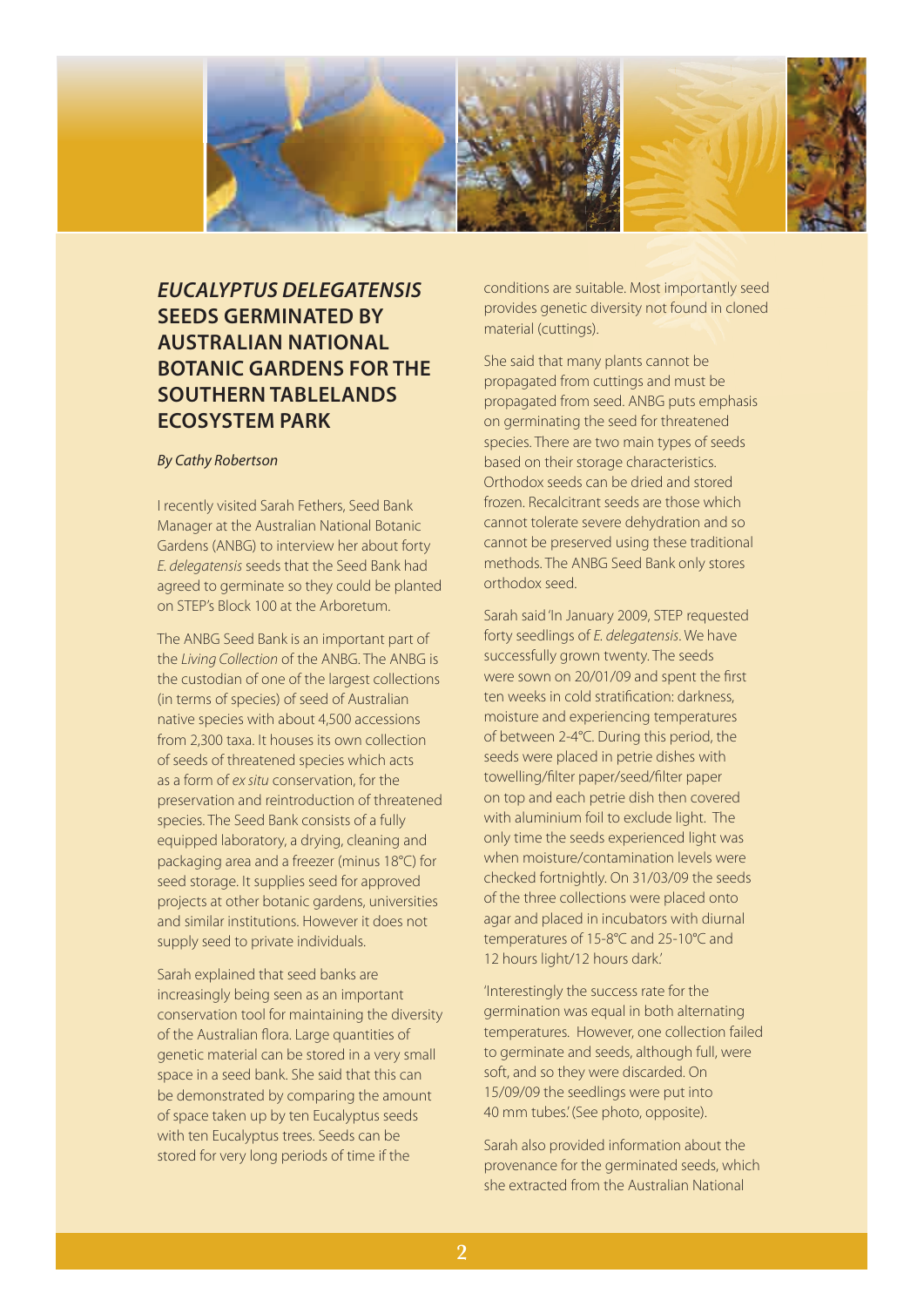

Herbarium database. The ten seedlings germinated from the first collection were collected by Helen Thompson and Peter Ollerenshaw on 29 October 1986. The locality for this seed collection was the Brindabella Range, 11.7km from Piccadilly Circus towards Mt. Franklin. The seed was collected from tall open forest; other vegetation present was *Eucalyptus fastigata*, *Daviesia mimosoides* and *Senecio* sp. The tree from which these seeds were collected was approx 19m in height.

The ten seedlings germinated from seeds in the second collection were collected by R. Jackson and T. Macartney-Snipe on 25 January 1979. These seeds are thirty years old. The locality for this seed collection was the Brindabella Range, 1km SE of Bull's Head Chalet on Bendora Road. The tree from which these seeds were collected was about 30m high. STEP is looking forward to planting the seedlings on Block 100 at the Arboretum as soon as they are ready, probably in autumn 2010.



FOREST TALK

### TULIPS AT THE ARBORETUM

On the bank between the Event Terrace and the Wollemi Forest the October working bee found that bulbs from Floriade can survive to produce flowers in subsequent years. We found four yellow tulips and two pink ones growing very healthily. They had come in to the Arboretum in the soil removed from Floriade some years ago.

*Photo by Jennie Widdowson*



**This new feature is for short items of interest. Members are invited to contribute send information to Jocelyn at hackman@grapevine.com.au**

*With Spring come the snakes, remember to wear long trousers and sturdy footwear. Let us know where you see a snake and the type of snake if you can – do not go close to collect information.*

◇◇◇◇◇◇◇◇◇◇◇◇

XXXXXXXXXXXXXXXXXXXXXX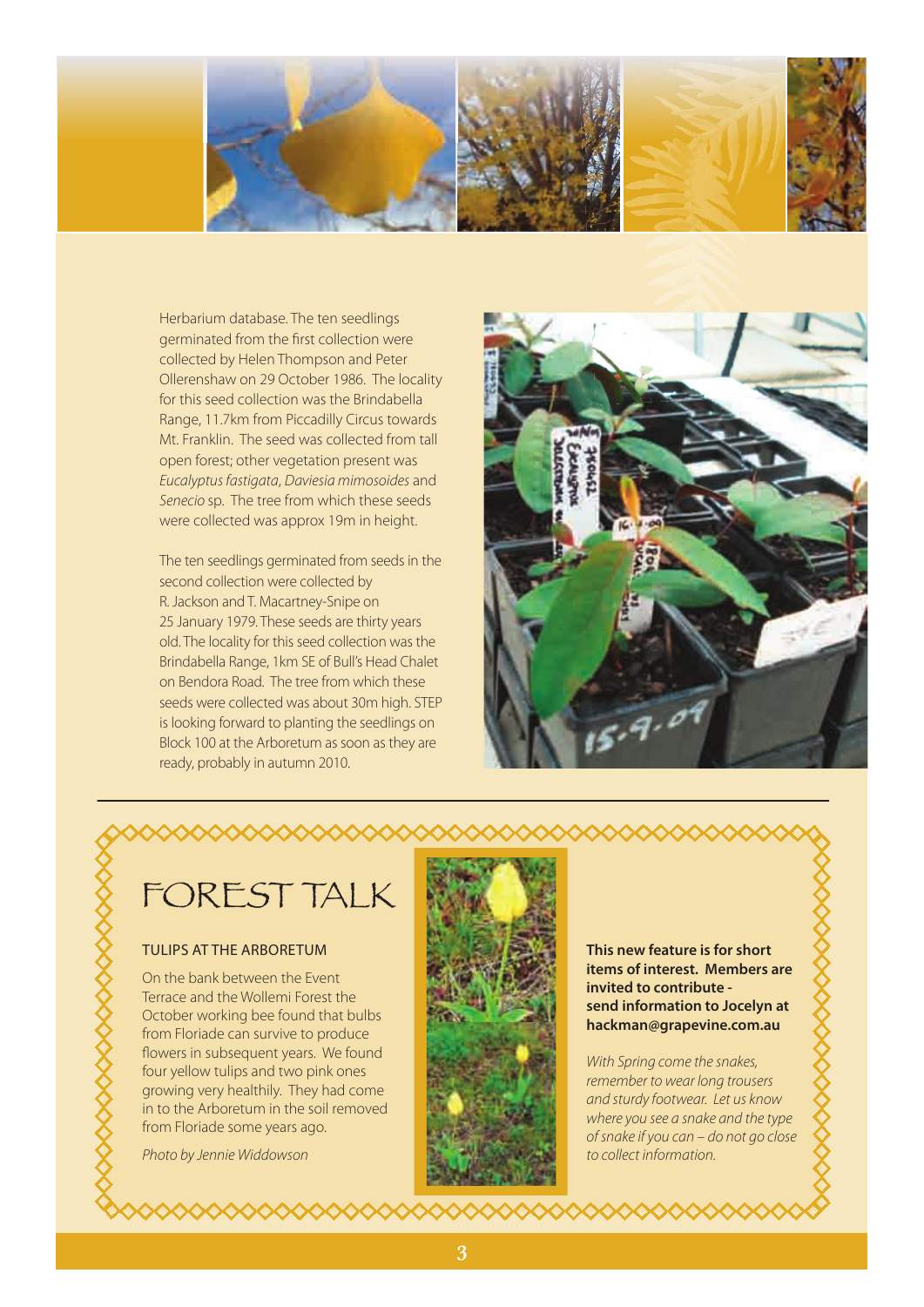

## **WORKING IN THE WOLLEMIS – OCTOBER WORKING BEE**

#### *By Jennie Widdowson and Cynthia Blount*

On Sunday 4 October, ten hardy Friends met to do some work in the Wollemi pine - *Wollemia nobilis* - despite a cold, damp morning.

We were let in to the enclosure which is secured with an electric fence and taken on a tour of the area by Adam Burgess, the Curator. Adam explained that different methods of tree protection were being trialled. The majority of the Wollemi pines had shade cloth mesh set around four stakes to protect them from the elements, rabbits, kangaroos etc. Some other trees were protected by triangular pink tree guards. A thick layer of mulch had been placed around each tree to help suppress weed growth. A small number of trees were left without protection, just as they would grow in the wild.

Although all the approximately six hundred Wollemi pines have been cloned from one tree, they were showing great diversity in their amount of growth and structure. Some were only about 30cm high while others had shot up to over a metre. Some had become multi-trunked while others were growing a sturdy single trunk. Most trees were looking very healthy with some still showing the 'polar caps' at the end of their branches prior to a new growth spurt. We were excited to

find some trees had produced male cones which were covered in pollen. (The Wollemi is bisexual with both female and male reproductive cones on the same tree).



*Wollemi pine with male cones* 



*Wollemi pine with polar cap*

*Have you let us know your e-mail address and/or any other changes to your contact details? Please contact Collette on mob: 0418 412 640 or e-mail us at hackman@grapevine.com.au*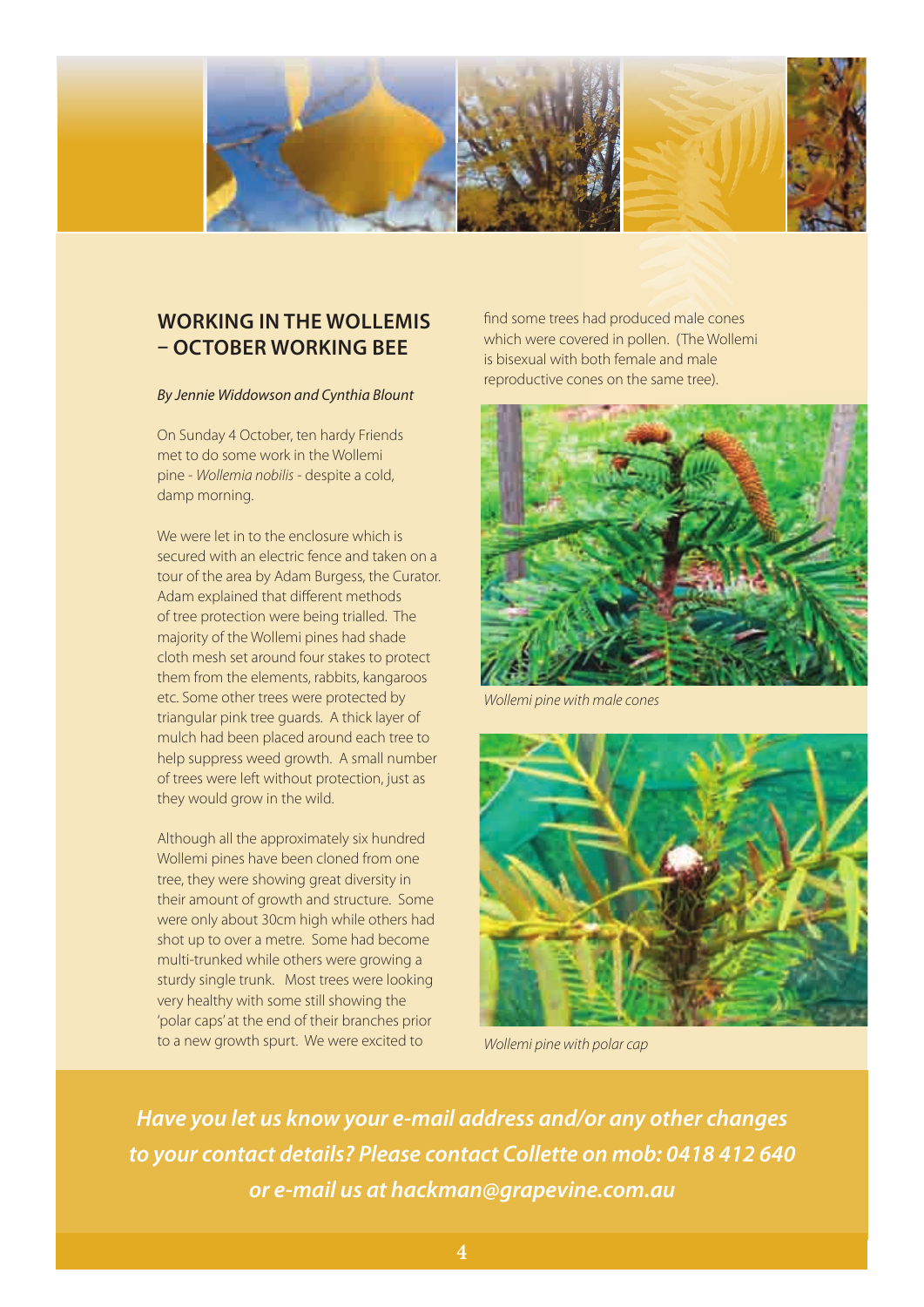

Arboreta are places where various conditions can be trialed to see what has the best effect. This testing is taking place with the Wollemis. Most of the plants are protected by a square green shadecloth tree guard. However, a few trees have a triangular pink shadecloth tree guard and some have no guard at all. Those with the pink tree guards did not seem to be flourishing quite as well as those in the green guards although there were only a small number, so it would be difficult to show conclusively that the green guards were preferable. Those with no tree guard had been nibbled by kangaroos, but were still succeeding and sprouting well.

Another trial has been to feed some trees with a mixture of various water retaining crystals and other beneficial substances which last in the soil for about eight years. All these trees looked very healthy and all were multi stemmed – is this a coincidence?

The job for the Friends was to remove weeds (mainly grass) which had grown in the mulch surrounding the trees or inside the tree guards. We used a variety of tools to remove the weeds, made a little easier with all the recent rain. The weeds were thriving in places. We all got stuck into the job at hand and made really good progress. We made a dent in the job and the trees we had weeded looked much better for it.

On the ground between the trees, pink clover had been planted as a ground cover. The  $c$ lover is thriving and in full flower – it looks spectacular. The clover both helps to stop erosion and to prevent weeds from growing. The plan is to plant red, pink, or white clover or grass in each of the forests to make a patchwork of green, red, pink or white which will cover the hillsides in colour while the trees are growing.

There were still a few weeds that had outlived the careful tilling and hoeing in the Wollemi forest, but these are regularly sprayed. St John's wort seemed to be the most common with a few occurrences of Patterson's curse, field daisies and thistles. There was also some cotton fireweed (a plant that looks like a weed but is a native) and also a few native bulbine lilies (*Bulbine bulbosa*), a densely tufted native perennial reaching 75cm. These lilies grow from subterranean corms, from which the aerial stems, leaves and bright yellow star-like flowers develop.

There are three rocky knolls of dacitic ignimbrite (a Silurian volcanic rock about 430 million years old) in the Wollemi forest and these are the habitat of several troublesome weeds which can easily lodge between the rocks – especially verbascum. These knolls will probably be sprayed in the future to remove the weeds and then, possibly local native groundcovers will be planted to replace them.

At the end of the morning we returned to the Friend' meeting room for a warming cup of coffee or tea and some lovely home-made cakes. There were also a number of very interesting sculptures in the room which had been created from pieces of burnt wood found after the bush fires.

It would be great if we could have some more volunteers next time we have a working bee at the Arboretum.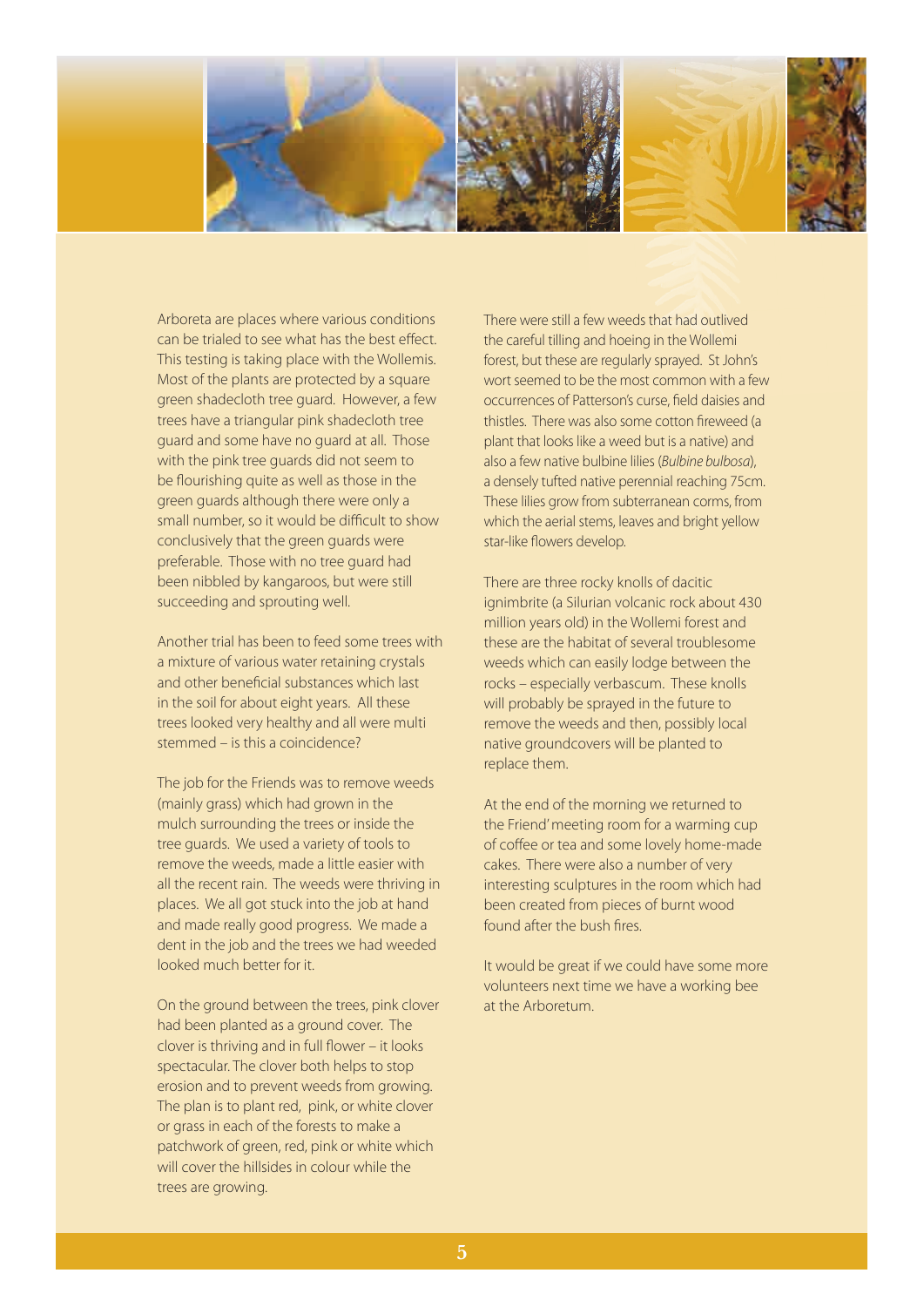

## **PICTURING PROGRESS**

### *by Linda Muldoon*

The *Washingtonia* working bee on 28 June had given me a glimpse of progress at the Arboretum site, but I had to wait patiently for a fine Sunday to lure me back there. Sunday, 6 September arrived - one of those superb spring days when for a moment all seemed right with the world.

I parked at the new Black Mountain Reserve carpark (accessible via William Hovell Drive) and followed the recreation path to the pedestrian underpass that emerges near the cork oaks. Once through the cork oaks I began to appreciate the progress made since the open day in March, with pink tree guards protecting so many new flowering tree species: the magnolias, the dogwoods,



horse chestnuts and Persian silk trees. Then I emerged from the Himalayan cedars and climbed to the turning circle on the hill for the

big picture. That picture was so much greener than in March. The patterns of green and pink tree guards were now complemented by patterns of twin timber posts supporting other saplings. The Japanese cherries were in bloom and giant stripy corrugations of earth had emerged to form the basis of the Central Valley. The monster machines responsible for much of this progress were grouped together, idle on a Sunday, but looking quite proud of their achievements.

I walked back down the hill and followed the road across and up to Dairy Farmers Hill to enjoy our eagle's eye view of the world. This is a landscape like no other.

On descending to the dam I passed more new plantings which will complement the Wollemias in time. A pattern of star pickets and tree guards had emerged next to the dam, replacing the lunar landscape that I recalled in March.

It took me about three hours to get around the site as I was taking photos and savouring the moment. This was time well-spent though, as my photos later demonstrated progress at the Arboretum site via the Friends' display at Floriade.

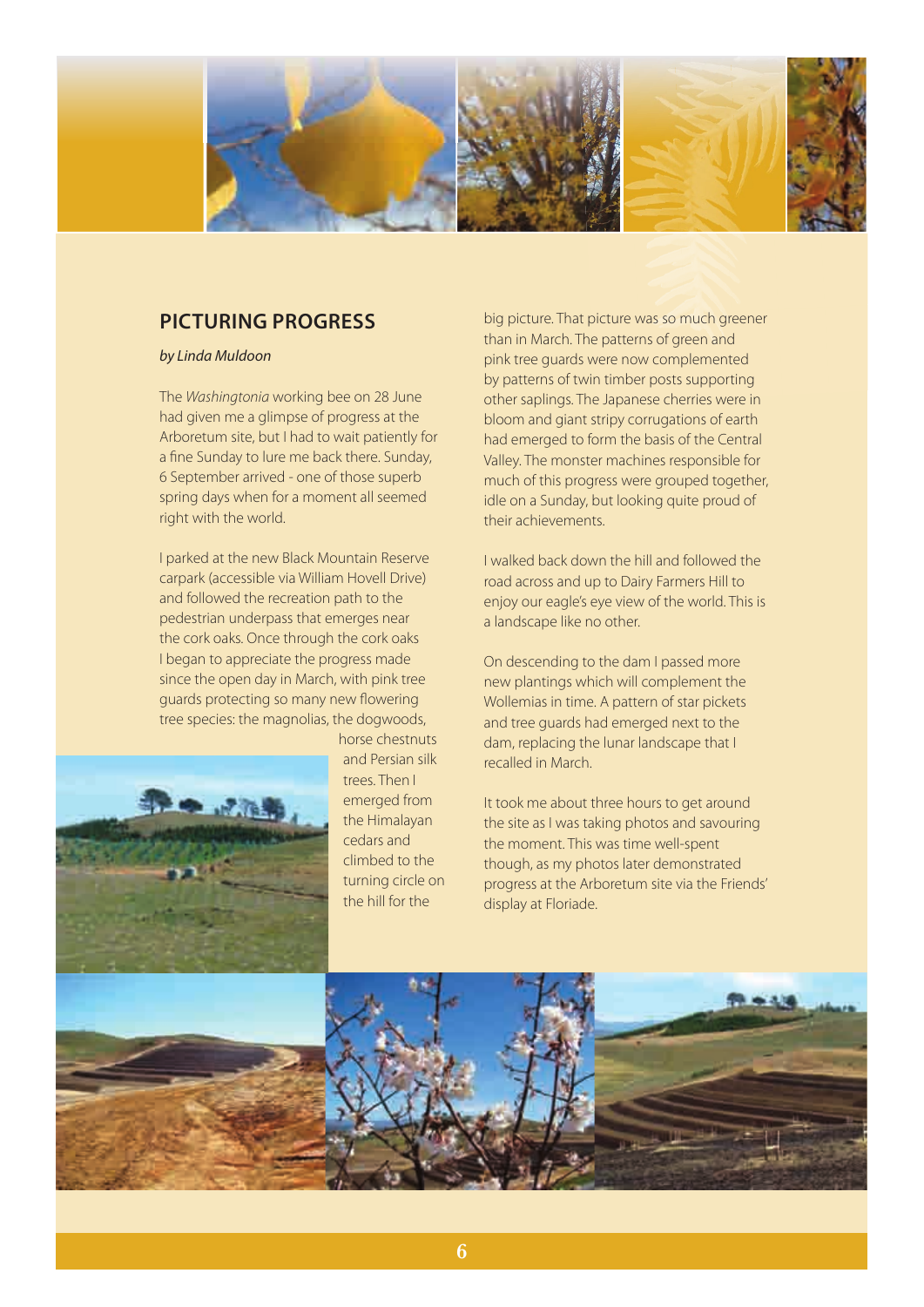

### **PICTURING PROGRESS** *cont.*



## **RESULTS FROM FIRST BIRD SURVEY**

On 13 September 2009 members of the Canberra Ornithological Group undertook the first survey of birds at the Arboretum. A full article about the survey will be provided by Chris Davey, the President of COG, in 2010; in the meantime here is the list of birds that were found.

Masked Lapwing, Nesting Australian Magpie Welcome Swallow Australian Wood Duck Rock Dove Australian Raven Skylark Nankeen Kestrel Crimson Rosella Australasian Pipit Superb Fairy-wren Galah Flame Robin Grey Shrike-thrush Grey Currawong, Nesting off-site Horsfields Bronze-cuckoo Goldfinch White-browed Scrubwren Grey Fantail Painted Button-quail, Possible only Silvereye Yellow-faced Honeyeater Rufous Whistler Golden Whistler Mistletoebird Crested Pigeon European Starling Willie Wagail Brown Thornbill Yellow-rumped Thornbill Galah Pied Currawong White-plumed Honeyeater Red Wattlebird Black-faced Cuckoo-shrike Weebill Eastern Rosella Striated Pardalote Magpie-lark Red-rumped Parrot Sulphur-crested Cockatoo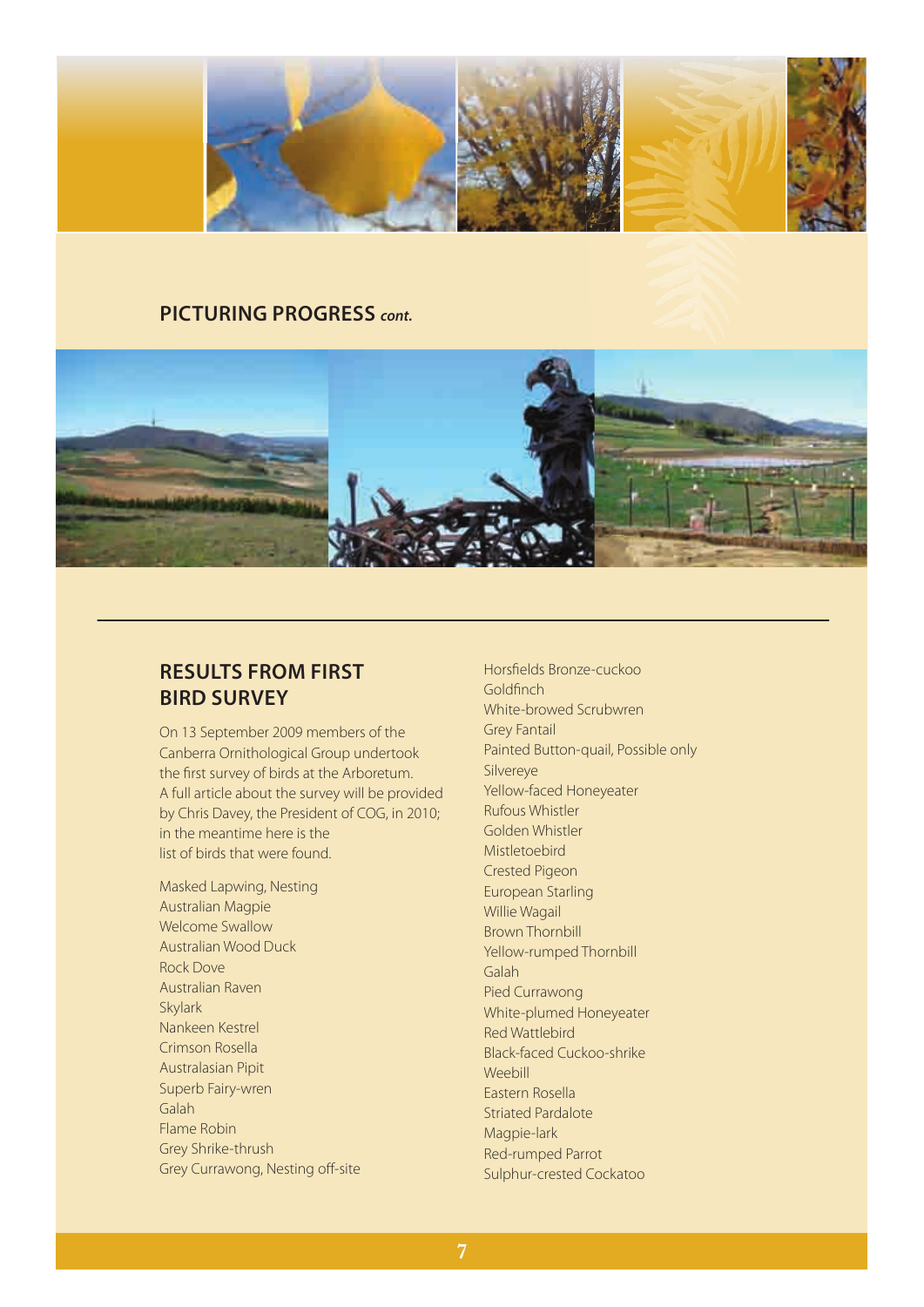





# **TREES IN FOCUS - THE GINKGO**

### *by Susan Parsons*

The ginkgo tree is featured in this newsletter's banner.

Once you are introduced to *Ginkgo biloba* it becomes a favourite tree. Known as the Maidenhair or Duck's Foot Tree, the distinctive foliage is lime green in spring and buttery yellow in autumn. The butterflied, fan-like leaves are usually divided in two at the tip and they make a honey-coloured carpet when they fall.

Every beauty has a secret and female ginkgo trees produce 'fruit' (actually a seed) with ovoid, foul-smelling fleshy outer layer which is peachy-pink overlaid with a silvery bloom. This is at its worst when squashed underfoot on a warm autumn day. Female ginkgos can take 20 years for first fruits to be produced.

The natural occurrence of *Ginkgo biloba* was originally in south east China and some wild populations possibly exist on Xitianmu Mountain in Zhejiang. Some trees are up to 1,100 years old. The ginkgo is the city tree of Chengdu, Sichuan and a tree near the Tianshi cave is believed to be more than 1,200 years old (i). An ancient tree, known as Ginkgo Queen, grows in the 'wild' in Chongqing and in a rural area near Guilin in Guangxi is a ginkgo forest of one thousand planted trees. (i) However the ginkgo has been in cultivation for so long it is difficult to determine whether any natural stands remain.

This deciduous conifer, a gymnosperm, has ancient lineage to the Jurassic period and it is the only living representative of a genus known otherwise as fossils. It is now endangered in the wild.

In Australia, Dr Roger Spencer in "Horticultural Flora of South-Eastern Australia" (1995) says the finest specimen in Victoria, and possibly Australia, is at Geelong Botanic Gardens. This female tree, 18m tall with aerial roots, has been declared a Heritage Tree by the Australian National Trust.

In "Trees & Shrubs in Canberra" (1991) Professor Lindsay Pryor and Dr John Banks say the oldest known surviving ginkgo in Canberra is a female tree, one of a pair, planted in the Quadrangle of University house in 1953. Its first fruit crop was in 1985 and, in autumn 2009, it was tasseled with a smelly bounty. In 1987 three additional ginkgo saplings were planted near the reflecting pool in the courtyard.

In the John Banks Courtyard, at The Fenner School of Environment & Society at the ANU, formerly the Forestry Courtyard, six ginkgos were planted in the late 1960s down one side of the quadrangle. At least two are fruiting females, which produce a seasonal pungent aroma identified by the Professor of Forestry, Peter Kanowski, as 'noticeable'.

In Weston Park the most splendid tree, about 15m tall, is a male ginkgo in the grounds of Hobday's Cottage (Yarralumla Gallery and The Oaks Brasserie) under which you can eat lunch.

Outside the Treasury Building in Parkes are four handsome spreading ginkos, two male, two female, which dangle their fruit and foliage at eye height for passersby to admire.

### *CULINARY AND MEDICINAL USES OF GINKGO*

Kernels of ginkgo are prized as a delicacy and medicine in China and Japan and, increasingly throughout the world. 'Ginkgo nuts' are usually roasted before being eaten but this is an acquired taste.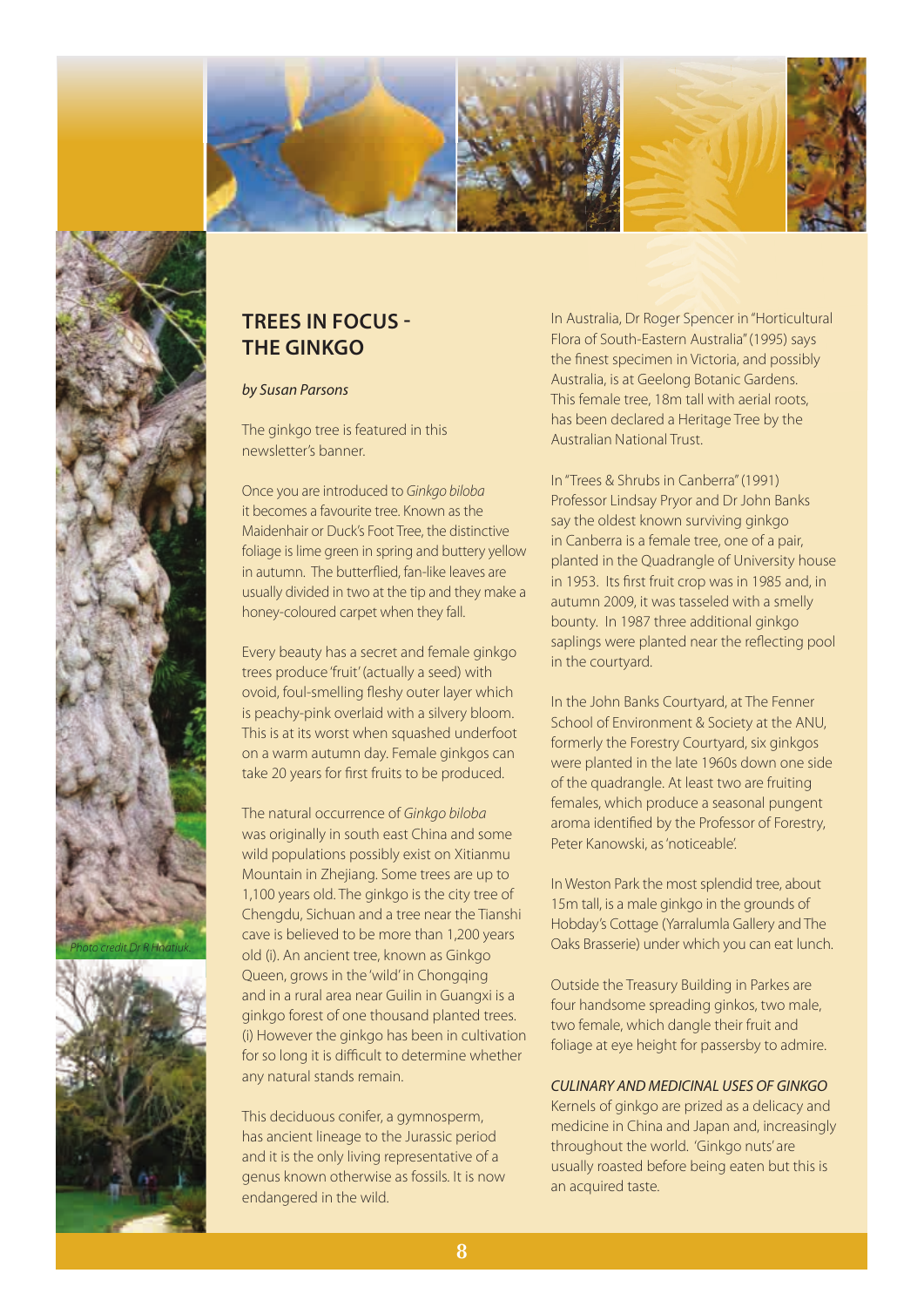

In Australia, and throughout the world, health food shops offer capsules of Ginkgo extract as an aid to memory and debate continues regarding its efficacy in the treatment of high blood pressure, poor circulation, memory loss and even Alzheimer's disease. Dr Joachim Volkner has been awarded a German medical prize for research work on ingredients in ginkgo leaves which were found to be beneficial to circulation of blood and inhalation solutions of essence from the leaves for treatment of catarrh.

#### *THE SEED*

Horticulturist Frank Grossbechler has been collecting ginkgo seed in Canberra for Yarralumla Nursery where the trees are being raised for the Arboretum. His main source for seed is the female tree at University House and two or three trees from the Forestry planting at the ANU. Not all the female trees bear fruit every year.

Grossbechler waits until April when the fruit falls naturally. Sometimes he climbs the trees and gives them a shake so the fruit falls onto tarpaulins. He brings them home covered with garbage bin plastic bags so the smell does not permeate his car. From one tree he can harvest 1,000 seeds.

The ginkgo fruit is left to ferment for a few days and then he hoses it through a coarse sieve to blast off the flesh. The pretty kernels are then ready for planting and he sells about 5,000 seeds a year to the Nursery. The seed is sown and left in the open as frosts are good for easier germination.

For the Arboretum, 4kg of seed was brought to Australia from China in December 2006, supplied by Beijing Forestry University Forest Science Co. After passing through quarantine in Sydney it was sown in boxes at Yarralumla Nursery in Canberra. Nursery Manager Michael Kidd says it takes 12 months for seedlings and another year

until planting out and 600 young trees were planted in August 2009.

### *GINKGO AS BONSAI*

In August 2009 the National Bonsai and Penjing Collection of Australia received two ginkgo seedlings raised from the 'sacred seeds' sourced from temple gardens in China. These will become part of the 'Arboretum in Miniature'(AiM) project, specimens of the same age and provenance as selected trees planted in the ground at the Arboretum. Many visitors will gain pleasure from seeing both the small and full-size specimens in relatively close proximity on the site (ii).

The goal of the AiM project is to grow as many of the Arboretum species in bonsai/penjing form as possible. It will take a number of years before these very young and unformed specimens take on the characteristics and qualities of mature miniature trees.

### *GINKGO HUNT*

Susan has asked for additional information about the ginkgo. In particular she has asked for e-mails about any notable ginkgos that you might have seen, or plan to visit, anywhere in the world. She would like to know the place, age, description and provenance if you can obtain it. Please send the information to bodenparsons@bigpond.com

#### References:

- (i) "The Ginkgo Pages" see:
- www.xs4all.nl/~kwanten/more.htm (ii) Information from Canberra-based
- Dr Roger Hnatiuk of the NBPCA.

This information is an extract from an article by SUSAN PARSONS (2009). The full text can be seen at our website www.canberraarboretum.org.au.